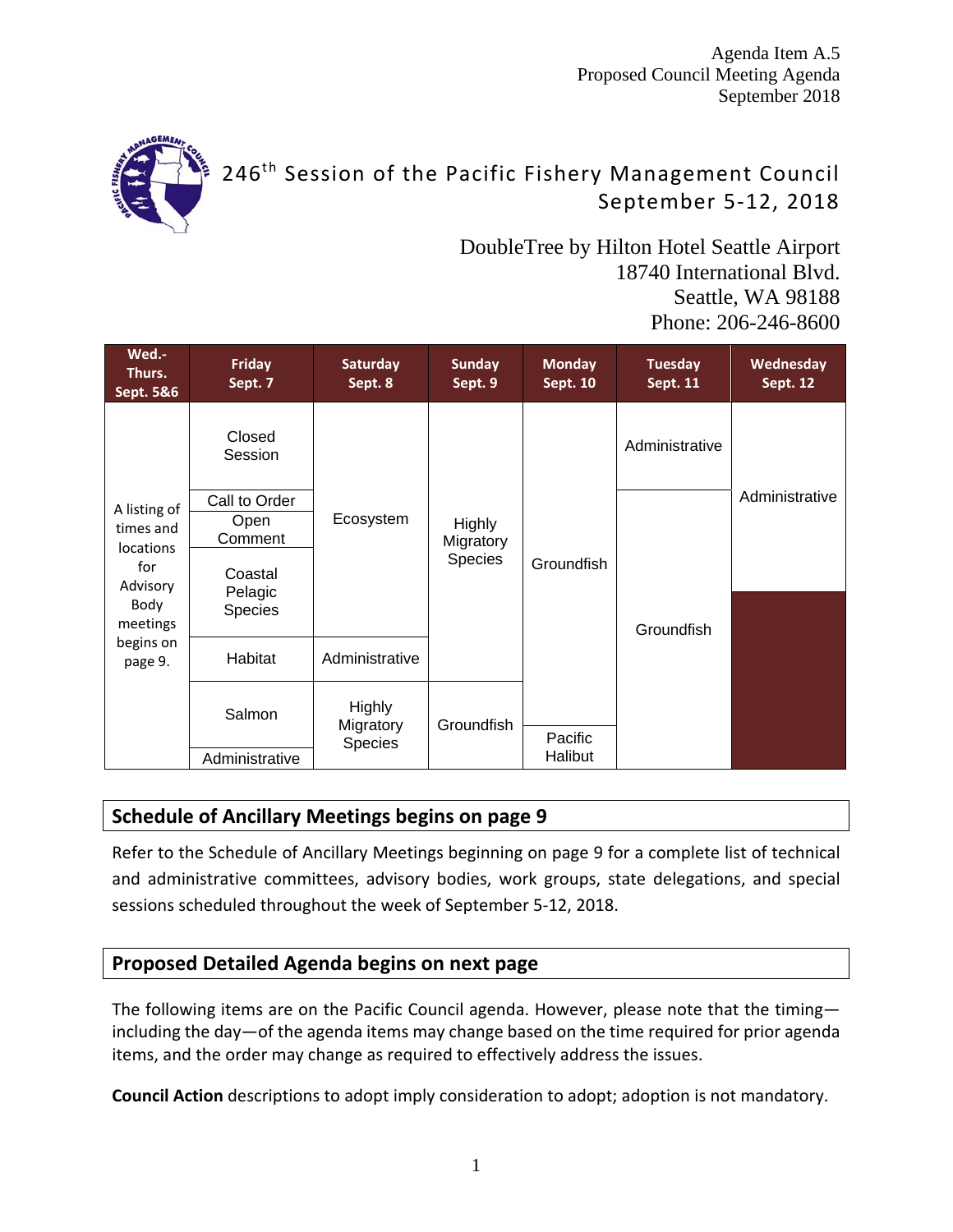246<sup>th</sup> Session of the Pacific Fishery Management Council September 7‐12, 2018



Proposed Detailed AGENDA

# **Friday, September 7, 2018**

## General Council Session *Grand 1/2 Ballroom*

| 8:00 a.m. | <b>Closed Executive Session</b> |
|-----------|---------------------------------|
|           |                                 |

This session is closed to all except Council members, their designees, and others designated by the Council Chair to discuss litigation and personnel matters.

#### **10:00 a.m.**

|            | A. Call to Order                                                            |                      |
|------------|-----------------------------------------------------------------------------|----------------------|
|            | A.1 Opening Remarks                                                         | Phil Anderson, Chair |
| A.2        | <b>Council Member Appointments</b>                                          | Barry Thom           |
|            | A.3 Roll Call                                                               | Chuck Tracy          |
|            | A.4 Executive Director's Report                                             | Chuck Tracy          |
|            | A.5 Agenda                                                                  | Phil Anderson        |
|            | a. Council Action: Approve Agenda                                           |                      |
|            | <b>B. Open Comment Period</b>                                               |                      |
| B.1        | Comments on Non-Agenda Items                                                | Mike Burner          |
|            | Reports and Comments of Management Entities and Advisory Bodies<br>a.       |                      |
|            | b. Public Comment                                                           |                      |
|            | c. Council Discussion and Comments as Appropriate                           |                      |
|            | <b>C. Coastal Pelagic Species Management</b>                                |                      |
| C.1        | Amendment 17: Live Bait Fishery Allowance                                   | Kerry Griffin        |
|            | Reports and Comments of Management Entities and Advisory Bodies<br>a.       |                      |
|            | b. Public Comment                                                           |                      |
|            | c. Council Action: Adopt a Range of Alternatives and Consider Adoption of a |                      |
|            | <b>Preliminary Preferred Alternative</b>                                    |                      |
| D. Habitat |                                                                             |                      |
| D.1        | <b>Current Habitat Issues</b>                                               | Jennifer Gilden      |
|            | a. Report of the Habitat Committee                                          | <b>Eric Wilkins</b>  |
|            | b. Reports and Comments of Management Entities and Advisory Bodies          |                      |
|            | <b>Public Comment</b><br>$\mathsf{C}$ .                                     |                      |
|            | d. Council Action: Consider Habitat Committee Report and Recommendations    |                      |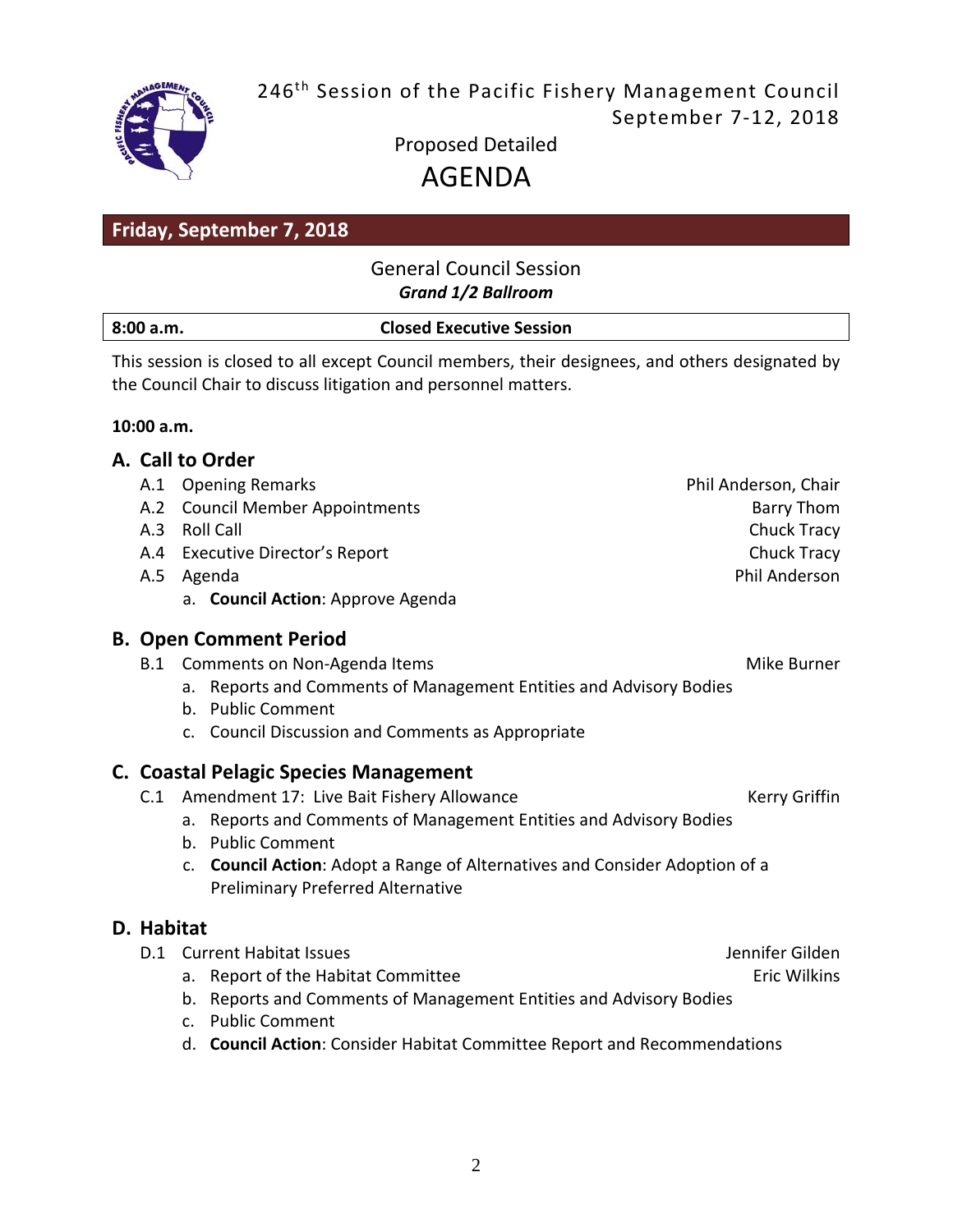# **Friday, September 7, 2018 – continued**

# **E. Salmon Management**

| E.1       | с. заппон манаденіент<br>Salmon Methodology Review - Final Topic Selection<br>Reports and Comments of Management Entities and Advisory Bodies<br>а.<br>b. Public Comment<br>c. Council Action: Identify Priority Projects for Review in 2018                  | Robin Ehlke                  |
|-----------|---------------------------------------------------------------------------------------------------------------------------------------------------------------------------------------------------------------------------------------------------------------|------------------------------|
| E.2       | Update on Salmon Rebuilding Plans<br>Reports and Comments of Management Entities and Advisory Bodies<br>а.<br>b. Public Comment<br>c. Council Discussion and Comments as Appropriate                                                                          | Robin Ehlke                  |
| F.1       | <b>F. Administrative Matters</b><br>Research and Data Needs Document - Final Adoption<br>Reports and Comments of Management Entities and Advisory Bodies<br>а.<br>b. Public Comment<br>c. Council Action: Adopt a Final Research and Data Needs Document      | John DeVore                  |
|           | Saturday, September 8, 2018                                                                                                                                                                                                                                   |                              |
| 8:00 a.m. | <b>Grand 1/2 Ballroom</b>                                                                                                                                                                                                                                     |                              |
|           | A. Call to Order (reconvene)<br>A.6 Commencing Remarks                                                                                                                                                                                                        | Phil Anderson<br>Chuck Tracy |
|           | <b>G. Ecosystem Management</b><br>G.1 West Coast Ecosystem-Based Fishery Management Roadmap<br>Implementation<br>a. Reports and Comments of Management Entities and Advisory Bodies<br>b. Public Comment<br>c. Council Discussion and Comments as Appropriate | Kit Dahl                     |
| G.2       | Fishery Ecosystem Plan Five-Year Review - Scoping<br>a. Reports and Comments of Management Entities and Advisory Bodies<br>b. Public Comment                                                                                                                  | Kit Dahl                     |
|           | Council Action: Provide Guidance on the Scope and Schedule of a Potential Five-<br>C.<br>Year Review of the Fishery Ecosystem Plan                                                                                                                            |                              |
| G.3       | Climate and Communities Initiative Update<br>Report from The Nature Conservancy Workshop<br>a.<br>Reports and Comments of Management Entities and Advisory Bodies<br>b.<br>c. Public Comment                                                                  | Kit Dahl<br>Gway Kirchner    |
|           | d. Council Action: Review the Results of the Workshop and Provide Guidance on Next<br>Steps for the Initiative                                                                                                                                                |                              |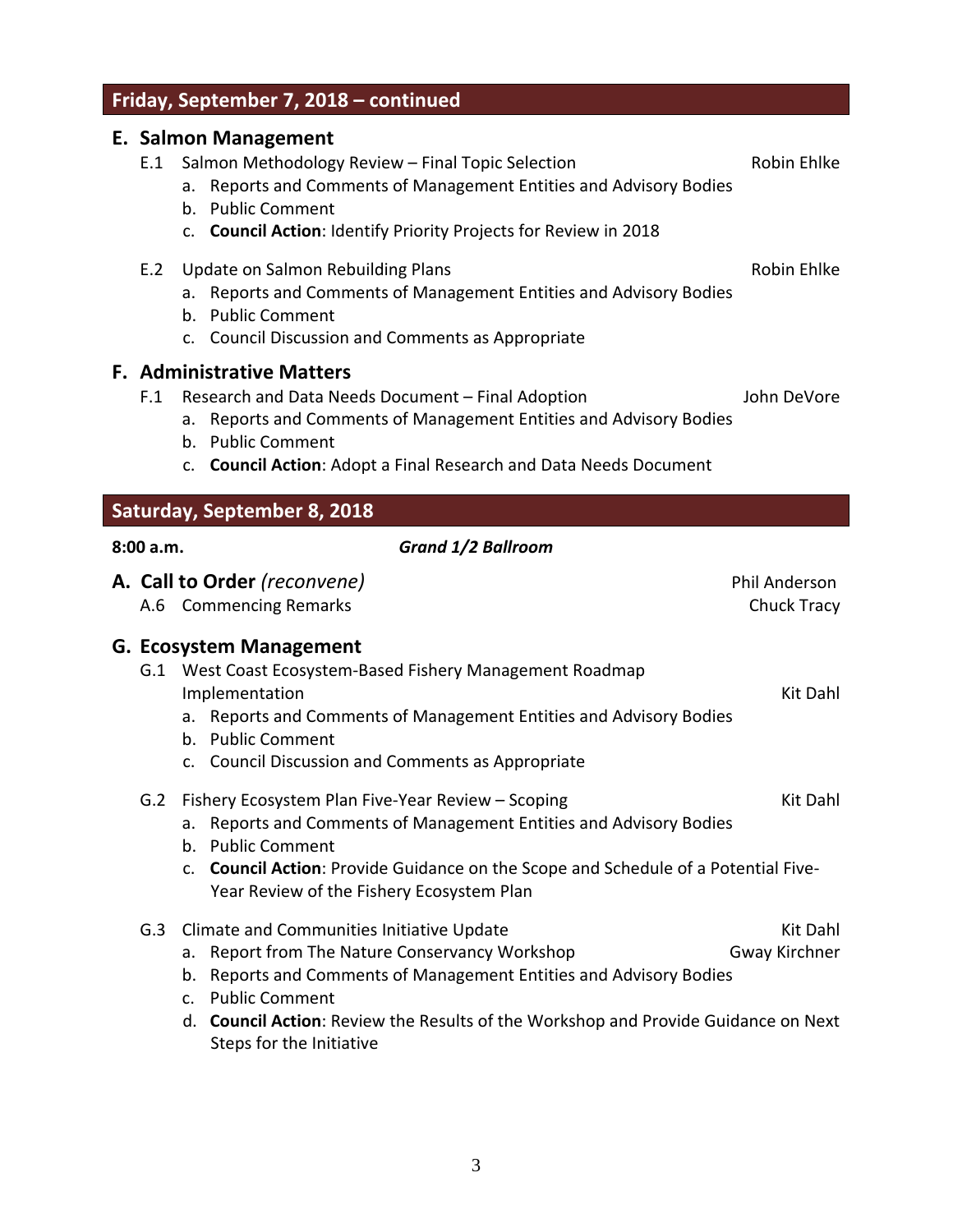**Saturday, September 8, 2018 ‐ continued**

#### **F. Administrative Matters** *(Continued)*

- F.2 Legislative Matters **F.2** Legislative Matters
	- a. Report of the Legislative Committee **Dave Hanson** Dave Hanson
	- b. Reports and Comments of Management Entities and Advisory Bodies
	- c. Public Comment
	- d. **Council Action**: Consider Legislative Committee Report and Recommendations

#### **H. Highly Migratory Species Management**

- H.1 National Marine Fisheries Service Report New York Network Channel Kit Dahl
	- a. Regulatory Activities **Heidi Taylor Business Activities** Activities and Activities and Activities and Activities and Activities and Activities and Activities and Activities and Activities and Activities and Activities
	- b. Fisheries Science Center Activities
	- c. Reports and Comments of Management Entities and Advisory Bodies
	- d. Public Comment
	- e. Council Discussion
- H.2 Final Recommendations on Non‐Deep‐Set Buoy Gear Exempted Fishing Permits (EFPs) Kit Dahl

- a. Reports and Comments of Management Entities and Advisory Bodies
- b. Public Comment
- c. **Council Action**: Adopt Final Recommendations on Non‐Deep‐Set Buoy Gear EFPs

#### **Sunday, September 9, 2018**

#### **8:00 a.m.** *Grand 1/2 Ballroom*

- **A. Call to Order** *(reconvene)* Phil Anderson
	- A.7 Commencing Remarks **Chuck Tracy** Chuck Tracy

#### **H. Highly Migratory Species Management** *(continued)*

- H.3 Recommend International Management Activities Kit Dahl
	- a. Report from the Joint Session of the Western and Central Pacific Fisheries Commission Northern Committee and the Inter‐American Tropical Tuna Commission Working Group on the Management of Pacific Bluefin Tuna, and Report from the Western and Central Pacific Fisheries Commission Northern Committee Meeting Northern Committee Meeting Dorothy Lowman
	- b. Reports and Comments of Management Entities and Advisory Bodies
	- c. Public Comment
	- d. **Council Action**: Provide Recommendations on U.S. Positions at Upcoming Meetings of the Western and Central Pacific Fisheries Commission and Other Forums as Appropriate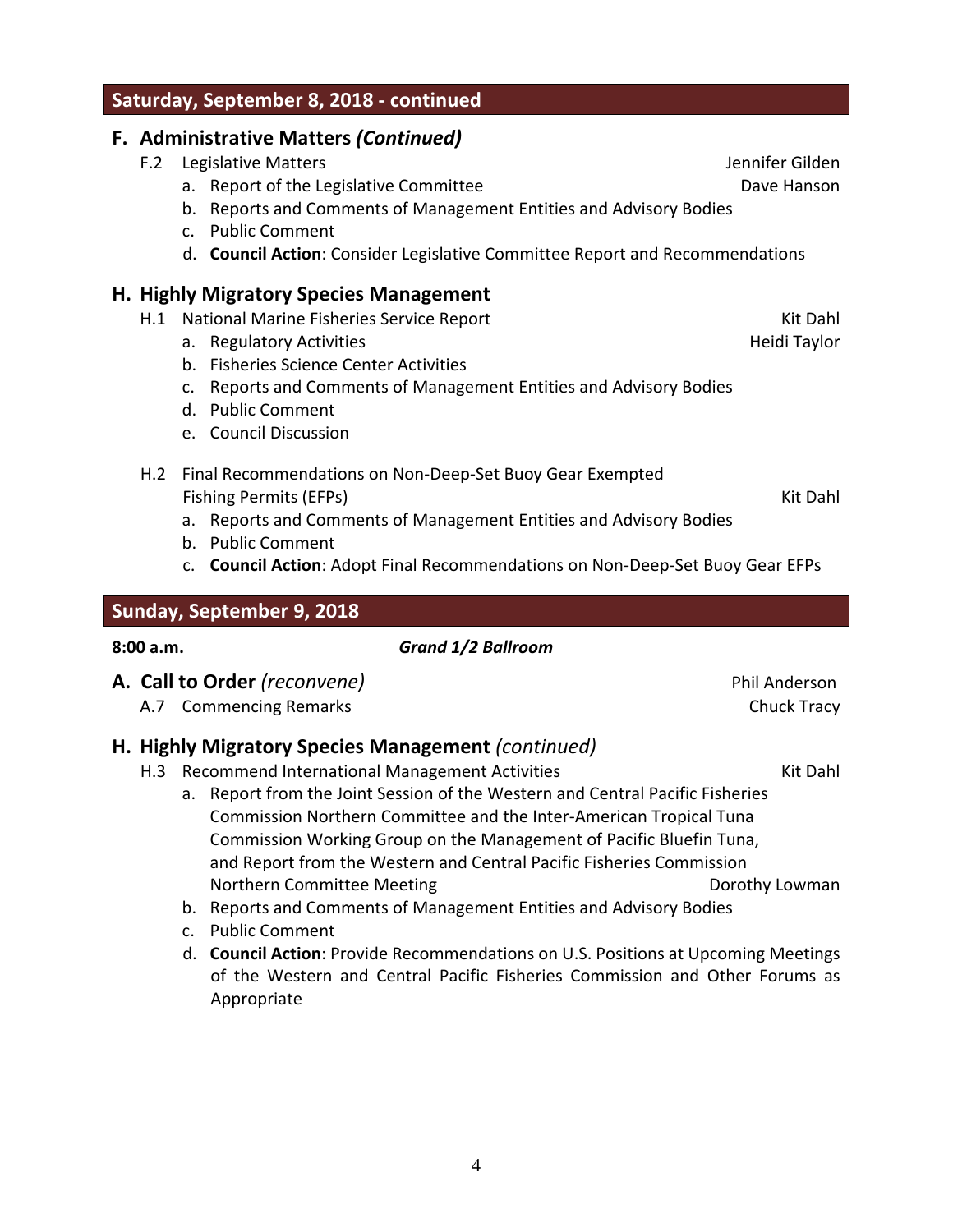# **Sunday, September 9, 2018 ‐ continued**

# **H. Highly Migratory Species Management** *(continued)* H.4 Biennial Harvest Specifications and Management Measures Theorem Rit Dahl a. Reports and Comments of Management Entities and Advisory Bodies b. Public Comment c. **Council Action**: Adopt Preliminary Revised Estimates of Reference Point Values, Annual Catch Limits, or Other Harvest Objectives and/or Management Measures H.5 Drift Gillnet Performance Metrics Methodology entitled and the South State Kit Dahl a. Reports and Comments of Management Entities and Advisory Bodies b. Public Comment c. **Council Action**: Adopt Recommendations on Methods for Estimating Bycatch Relative to Performance Metrics in the Drift Gillnet Fishery H.6 Swordfish Management and Monitoring Plan Bread Brett Wiedoff a. Reports and Comments of Management Entities and Advisory Bodies b. Public Comment c. **Council Action**: Adopt a Revised Preliminary Swordfish Management and Monitoring Plan for Public Review **I. Groundfish Management** I.1 National Marine Fisheries Service Report National According Todd Phillips a. Regulatory Activities **Algebra 2018** and Aja Szumylo b. Fisheries Science Center Activities Michael Michelle McClure c. Reports and Comments of Management Entities and Advisory Bodies d. Public Comment e. Council Discussion I.2 Amendment 28 – Essential Fish Habitat and Rockfish Conservation Area – Implementation Update New York Channels Area Kerry Griffin a. Reports and Comments of Management Entities and Advisory Bodies b. Public Comment c. **Council Action**: Review Implementation Progress, Adopt Preliminary Fishery Management Plan Amendatory Language for Public Review, and Provide Guidance as Necessary

# **Monday, September 10, 2018**

#### **8:00 a.m.** *Grand 1/2 Ballroom*

# **A. Call to Order** *(reconvene)* Phil Anderson

A.8 Commencing Remarks **Chuck Tracy** Chuck Tracy

### **I. Groundfish Management** *(continued)*

- I.3 Endangered Species Act Consultation on Eulachon Kit Dahl Kit Dahl
	- a. Reports and Comments of Management Entities and Advisory Bodies
	- b. Public Comment
	- c. **Council Action**: Review Draft Incidental Take Statement for Eulachon and Provide Recommendations as Appropriate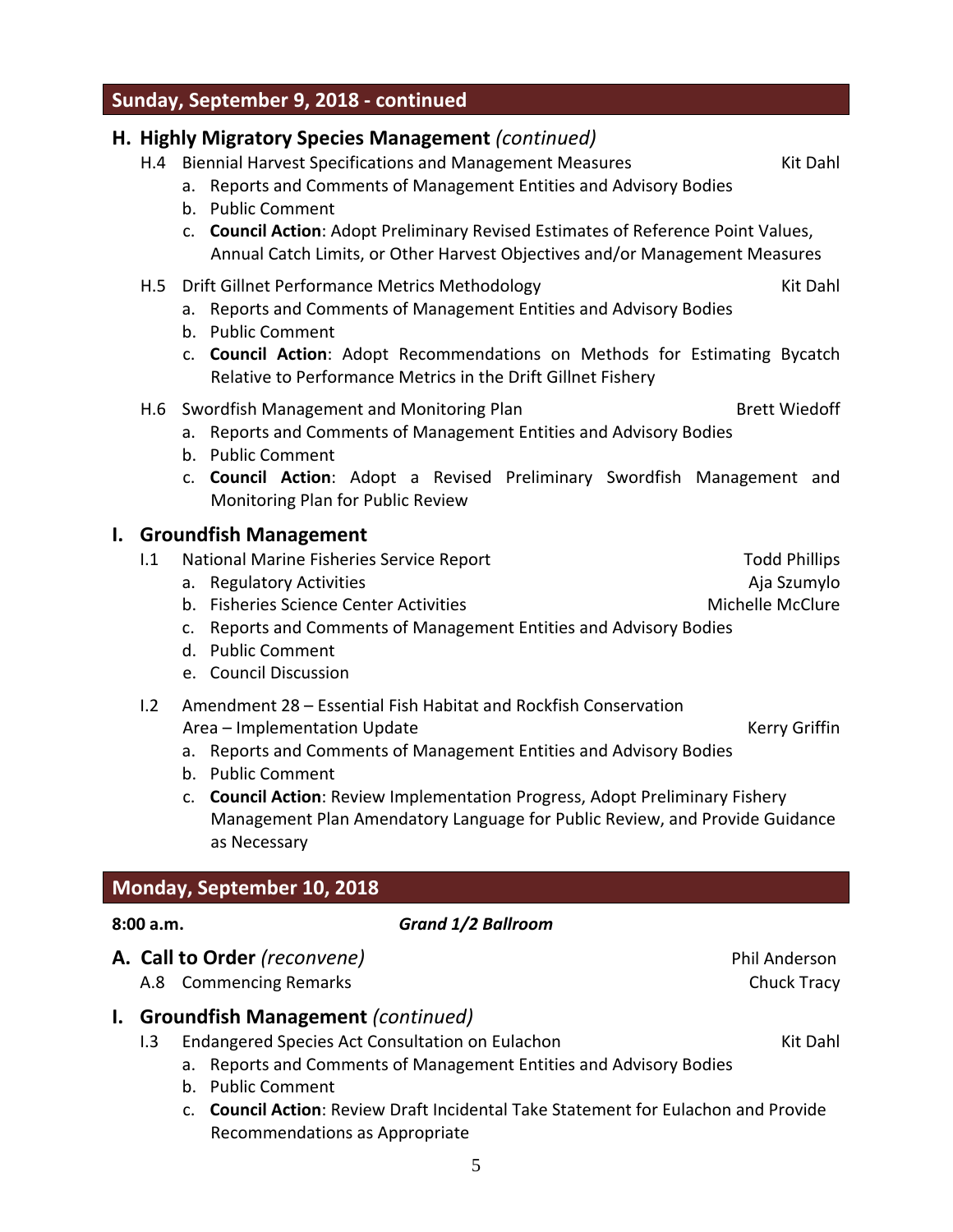## **Monday, September 10, 2018**

#### **I. Groundfish Management** *(continued)*

- I.4 Stock Assessment Terms of Reference Final Action John DeVore
	- a. Reports and Comments of Management Entities and Advisory Bodies
	- b. Public Comment
	- c. **Council Action**: Adopt Final Terms of Reference for Groundfish and Coastal Pelagic Species Stock Assessments

| 1.5 Methodology Review – Preliminary Topic Selection | John DeVore |
|------------------------------------------------------|-------------|
|                                                      |             |

- a. Reports and Comments of Management Entities and Advisory Bodies
- b. Public Comment
- c. **Council Action**: Adopt Preliminary Topics for Review in 2019

#### I.6 Science Improvement Report John DeVore

- a. Reports and Comments of Management Entities and Advisory Bodies
- b. Public Comment
- c. **Council Action**: Review and Approve Science Improvements for Use in Management
- I.7 Five-Year Catch Share Follow-On Action Preliminary Action Jum Seger
	- a. Reports and Comments of Management Entities and Advisory Bodies
	- b. Public Comment
	- c. **Council Action**: Adopt Preliminary Preferred Alternatives for the Five‐Year Catch Share Program Follow‐On Actions and Provide Further Guidance as Necessary

#### **J. Pacific Halibut Management**

- J.1 2019 Catch Sharing Plan and Annual Regulations The Communication Robin Ehlke
	- a. Report of the International Pacific Halibut Commission Steve Keith
	- b. Reports and Comments of Management Entities and Advisory Bodies
	- c. Public Comment
	- d. **Council Action**: Adopt for Public Review Proposed 2019 Catch Sharing Plan and Annual Regulation Changes

### **Tuesday, September 11, 2018**

#### **8:00 a.m.** *Grand 1/2 Ballroom*

- **A. Call to Order** *(reconvene)* Phil Anderson
	- A.9 Commencing Remarks **Chuck Tracy**
- **F. Administrative Matters** *(continued)*
	- F.3 Electronic Monitoring Program Review and Cost Allocation Procedural Directive Brett Wiedoff
		- a. National Marine Fisheries Service Presentation **Brett Alger** Brett Alger
		- b. Reports and Comments of Management Entities and Advisory Bodies
		- c. Public Comment
		- d. **Council Action**: Review the Status of the Electronic Monitoring Program, Provide Guidance on Priority Issues, and Adopt Final Recommendations on the Cost Allocation Procedural Directive

6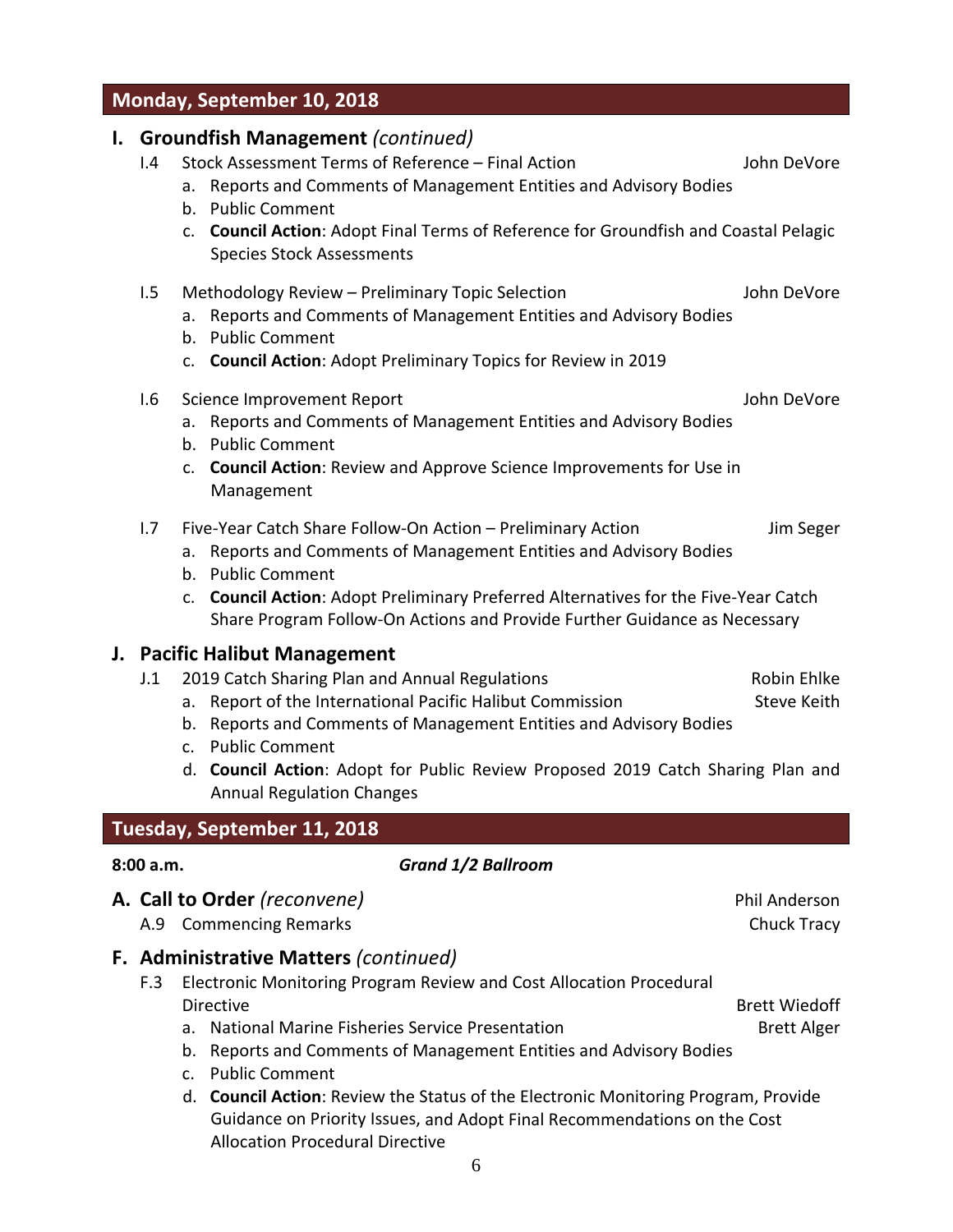# **Tuesday, September 11, 2018 ‐ continued**

# **I. Groundfish Management** *(continued)*

- I.8 Continuing Midwater Trawl and Gear EFP and Salmon Bycatch Provisions in New EFPs **Jim Seger** Jim Seger
	- a. Reports and Comments of Management Entities and Advisory Bodies
	- b. Public Comment
	- c. **Council Action**: Adopt Final Recommendations on Continuing the Midwater Trawl and Gear EFP and on Salmon Bycatch Provisions in New EFPs
- I.9 Omnibus Workload Planning Process **International Security** Seger
	- a. Reports and Comments of Management Entities and Advisory Bodies
	- b. Public Comment
	- c. **Council Action**: Discuss Omnibus Planning Process, Assess Existing Groundfish Workload, and Provide Guidance on Next Steps
- I.10 Inseason Adjustments—Final Action Todd Phillips
	-
	- a. Reports and Comments of Management Entities and Advisory Bodies
	- b. Public Comment
	- c. **Council Action**: Adopt Final Inseason Adjustments for 2018 as Necessary to Achieve but Not Exceed Annual Catch Limits and Other Management Objectives

# **Wednesday, September 12, 2018**

#### **8:00 a.m.** *Grand 1/2 Ballroom*

|     |                   | A. Call to Order (reconvene)<br>A.10 Commencing Remarks                                                                                                                                                                                                                                      | <b>Phil Anderson</b><br>Chuck Tracy |
|-----|-------------------|----------------------------------------------------------------------------------------------------------------------------------------------------------------------------------------------------------------------------------------------------------------------------------------------|-------------------------------------|
| F.4 | b.<br>$C_{\cdot}$ | F. Administrative Matters (continued)<br><b>Fiscal Matters</b><br>a. Report of the Budget Committee<br>Reports and Comments of Management Entities and Advisory Bodies<br><b>Public Comment</b>                                                                                              | Patricia Crouse<br>Pete Hassemer    |
|     |                   | d. Council Action: Consider Budget Committee Report and Recommendation                                                                                                                                                                                                                       |                                     |
| F.5 |                   | Approval of Council Meeting Record<br>a. Council Action: Approve Previous Council Meeting Record                                                                                                                                                                                             | <b>Phil Anderson</b>                |
| F.6 | a.<br>b.          | Membership Appointments and Council Operating Procedures<br>Reports and Comments of Management Entities and Advisory Bodies<br><b>Public Comment</b><br>c. Council Action: Consider Appointments to Council Committees and Advisory<br>Bodies; Adopt Changes to Council Operating Procedures | Mike Burner                         |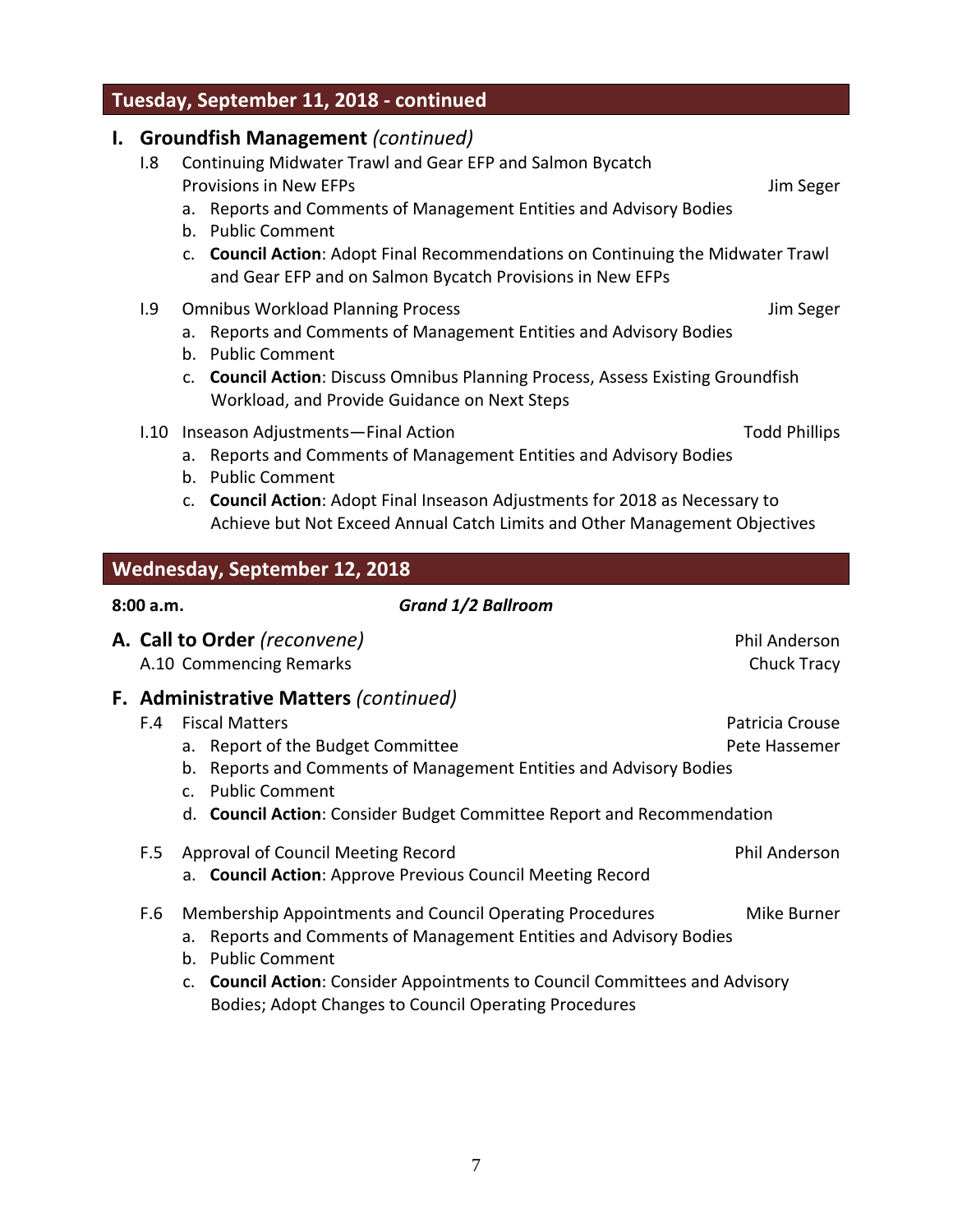# **Wednesday, September 12, 2018 ‐ continued**

#### **F. Administrative Matters** *(continued)*

- F.7 Future Council Meeting Agenda and Workload Planning Chuck Tracy
	-
	- a. Reports and Comments of Management Entities and Advisory Bodies
	- b. Public Comment
	- c. Council Discussion and Guidance on Future Meeting Agenda and Workload Planning

#### **ADJOURN**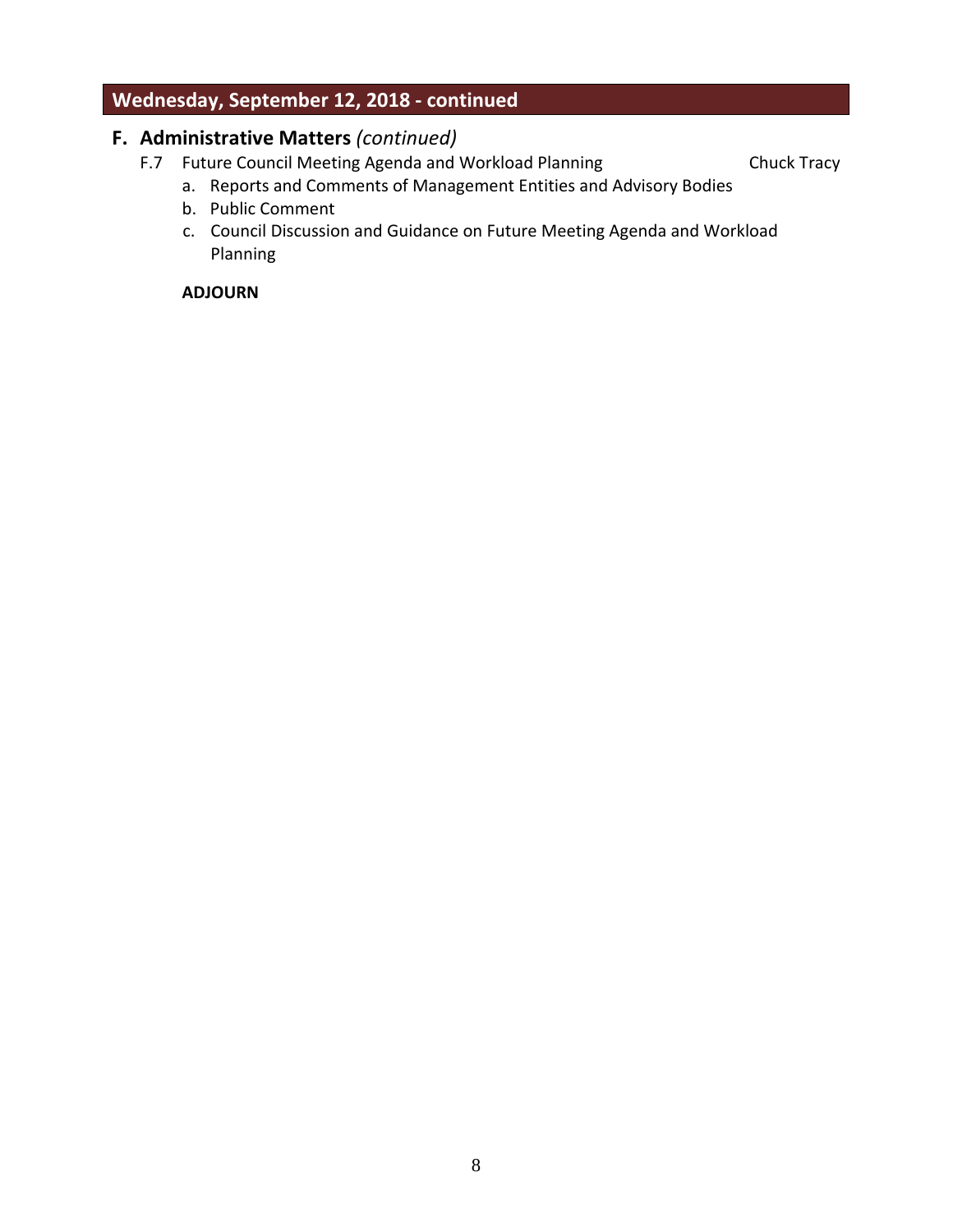# 246<sup>th</sup> Session of the Pacific Fishery Management Council September 5‐12, 2018 SCHEDULE OF ANCILLARY MEETINGS

#### **Cascade Rooms are on the second level, above the Grand Ballroom.**

| Day 1-Wednesday, September 5, 2018             |           |            |  |
|------------------------------------------------|-----------|------------|--|
|                                                | Time      | Location   |  |
| Scientific and Statistical Committee Ecosystem | 8:00 a.m. | Cascade 11 |  |
| Subcommittee                                   |           |            |  |

| Day 2-Thursday, September 6, 2018         |              |              |  |  |
|-------------------------------------------|--------------|--------------|--|--|
|                                           | <b>Time</b>  | Location     |  |  |
| Coastal Pelagic Species Advisory Subpanel | 8:00 a.m.    | Cascade 12   |  |  |
| Coastal Pelagic Species Management Team   | 8:00a.m.     | Cascade 13   |  |  |
| Ecosystem Advisory Subpanel               | 8:00 a.m.    | Cascade 5/6  |  |  |
| Ecosystem Workgroup                       | 8:00 a.m.    | Cascade 7/8  |  |  |
| <b>Habitat Committee</b>                  | 8:00a.m.     | Cascade 9/10 |  |  |
| Scientific and Statistical Committee      | 8:00a.m.     | Cascade 11   |  |  |
| Legislative Committee                     | 10:00 a.m.   | Cascade 3/4  |  |  |
| <b>Council Secretariat</b>                | $11:00$ a.m. | Cascade 1/2  |  |  |
| <b>Budget Committee</b>                   | 1:00 p.m.    | Cascade 3/4  |  |  |

### **Day 3—Friday, September 7, 2018**

|                                                   | <b>Time</b> | Location            |
|---------------------------------------------------|-------------|---------------------|
| <b>Council Secretariat</b>                        | 7:00 a.m.   | Cascade 1/2         |
| California State Delegation                       | 7:00 a.m.   | Cascade 9/10        |
| Oregon State Delegation                           | 7:00 a.m.   | Cascade 5/6         |
| <b>Washington State Delegation</b>                | 7:00 a.m.   | Cascade 11          |
| Ecosystem Advisory Subpanel                       | 8:00 a.m.   | Cascade 5/6         |
| Ecosystem Workgroup                               | 8:00 a.m.   | Cascade 7/8         |
| <b>Highly Migratory Species Advisory Subpanel</b> | 8:00 a.m.   | Cascade 12          |
| <b>Highly Migratory Species Management Team</b>   | 8:00 a.m.   | Cascade 13          |
| <b>Enforcement Consultants</b>                    | 8:00 a.m.   | Cascade 3/4         |
| Scientific and Statistical Committee              | 8:00 a.m.   | Cascade 11          |
| Chair's Reception                                 | 6:00 p.m.   | Maxi's (14th Floor) |

#### **Day 4—Saturday, September 8, 2018**

|                                            | Time         | Location     |
|--------------------------------------------|--------------|--------------|
| <b>Council Secretariat</b>                 | 7:00 a.m.    | Cascade 1/2  |
| California State Delegation                | 7:00 a.m.    | Cascade 9/10 |
| <b>Oregon State Delegation</b>             | 7:00 a.m.    | Cascade 5/6  |
| <b>Washington State Delegation</b>         | 7:00 a.m.    | Cascade 11   |
| <b>Groundfish Advisory Subpanel</b>        | 8:00 a.m.    | Cascade 9/10 |
| Groundfish Management Team                 | 8:00 a.m.    | Cascade 7/8  |
| Highly Migratory Species Advisory Subpanel | 8:00 a.m.    | Cascade 12   |
| Highly Migratory Species Management Team   | 8:00 a.m.    | Cascade 13   |
| <b>Enforcement Consultants</b>             | As Necessary | Cascade 3/4  |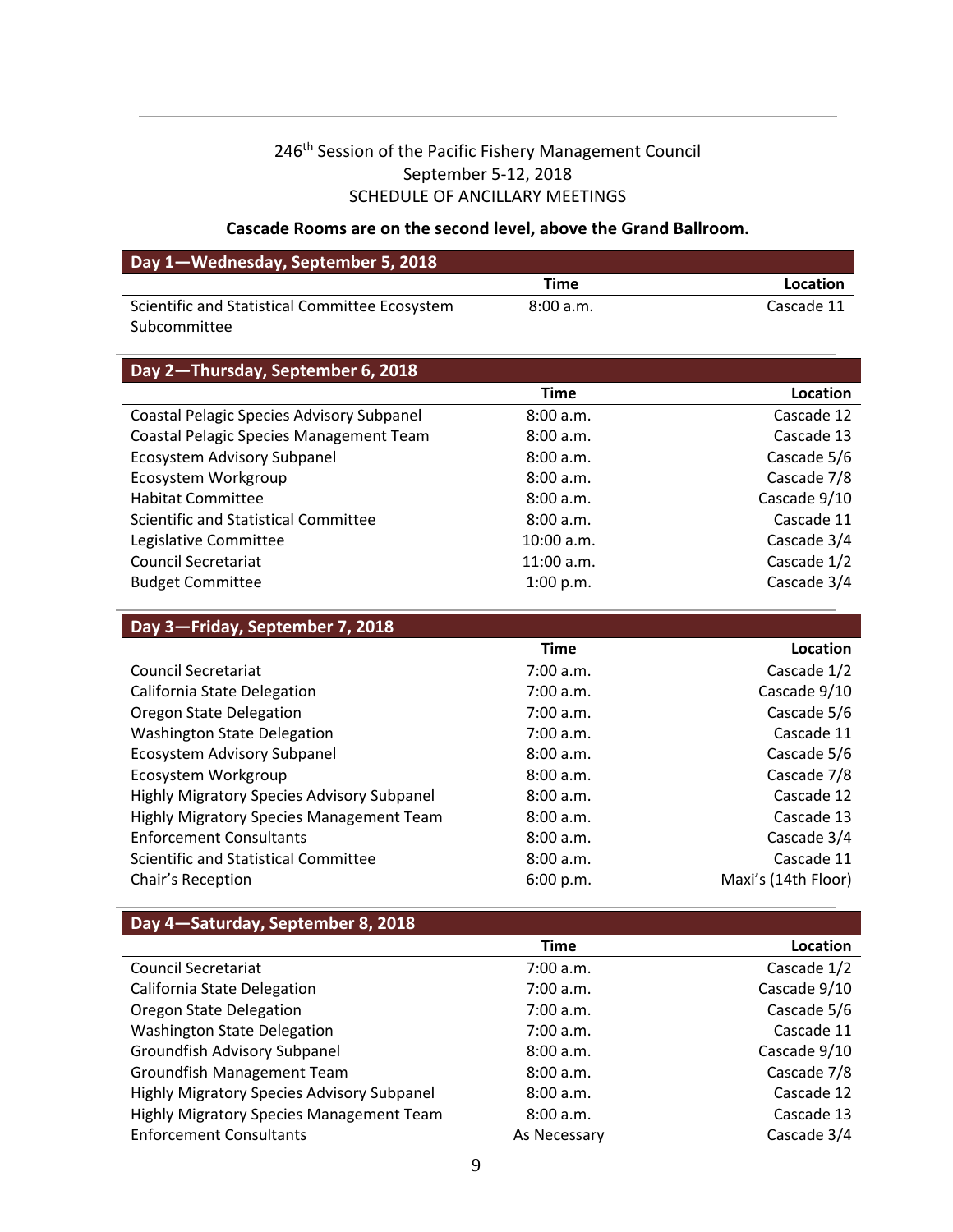| Day 5-Sunday, September 9, 2018    |              |              |  |
|------------------------------------|--------------|--------------|--|
|                                    | Time         | Location     |  |
| <b>Council Secretariat</b>         | 7:00 a.m.    | Cascade 1/2  |  |
| California State Delegation        | 7:00 a.m.    | Cascade 9/10 |  |
| <b>Oregon State Delegation</b>     | 7:00 a.m.    | Cascade 5/6  |  |
| <b>Washington State Delegation</b> | 7:00 a.m.    | Cascade 11   |  |
| Groundfish Advisory Subpanel       | 8:00 a.m.    | Cascade 9/10 |  |
| Groundfish Management Team         | 8:00 a.m.    | Cascade 7/8  |  |
| <b>Enforcement Consultants</b>     | As necessary | Cascade 3/4  |  |

#### **Day 6—Monday, September 10, 2018 Time Location** Council Secretariat 7:00 a.m. Cascade 1/2 California State Delegation and Townston Cascade 9/10 Oregon State Delegation and Townstown 7:00 a.m. Cascade 5/6 Washington State Delegation **7:00 a.m.** The State 11 Groundfish Advisory Subpanel and B.00 a.m. Cascade 9/10 Groundfish Management Team and B.00 a.m. Cascade 7/8 Enforcement Consultants **As necessary** As necessary Cascade 3/4

| Day 7-Tuesday, September 11, 2018   |              |              |  |
|-------------------------------------|--------------|--------------|--|
|                                     | Time         | Location     |  |
| <b>Council Secretariat</b>          | 7:00 a.m.    | Cascade 1/2  |  |
| California State Delegation         | 7:00 a.m.    | Cascade 9/10 |  |
| <b>Oregon State Delegation</b>      | 7:00 a.m.    | Cascade 5/6  |  |
| <b>Washington State Delegation</b>  | 7:00 a.m.    | Cascade 11   |  |
| <b>Groundfish Advisory Subpanel</b> | 8:00 a.m.    | Cascade 9/10 |  |
| Groundfish Management Team          | 8:00 a.m.    | Cascade 7/8  |  |
| <b>Enforcement Consultants</b>      | As necessary | Cascade 3/4  |  |

| Day 8-Wednesday, September 12, 2018 |             |              |  |  |  |  |  |
|-------------------------------------|-------------|--------------|--|--|--|--|--|
|                                     | <b>Time</b> | Location     |  |  |  |  |  |
| <b>Council Secretariat</b>          | 7:00 a.m.   | Cascade 1/2  |  |  |  |  |  |
| California State Delegation         | 7:00 a.m.   | Cascade 9/10 |  |  |  |  |  |
| Oregon State Delegation             | 7:00 a.m.   | Cascade 5/6  |  |  |  |  |  |
| <b>Washington State Delegation</b>  | 7:00 a.m.   | Cascade 11   |  |  |  |  |  |

PFMC 8/17/2018 9:51 AM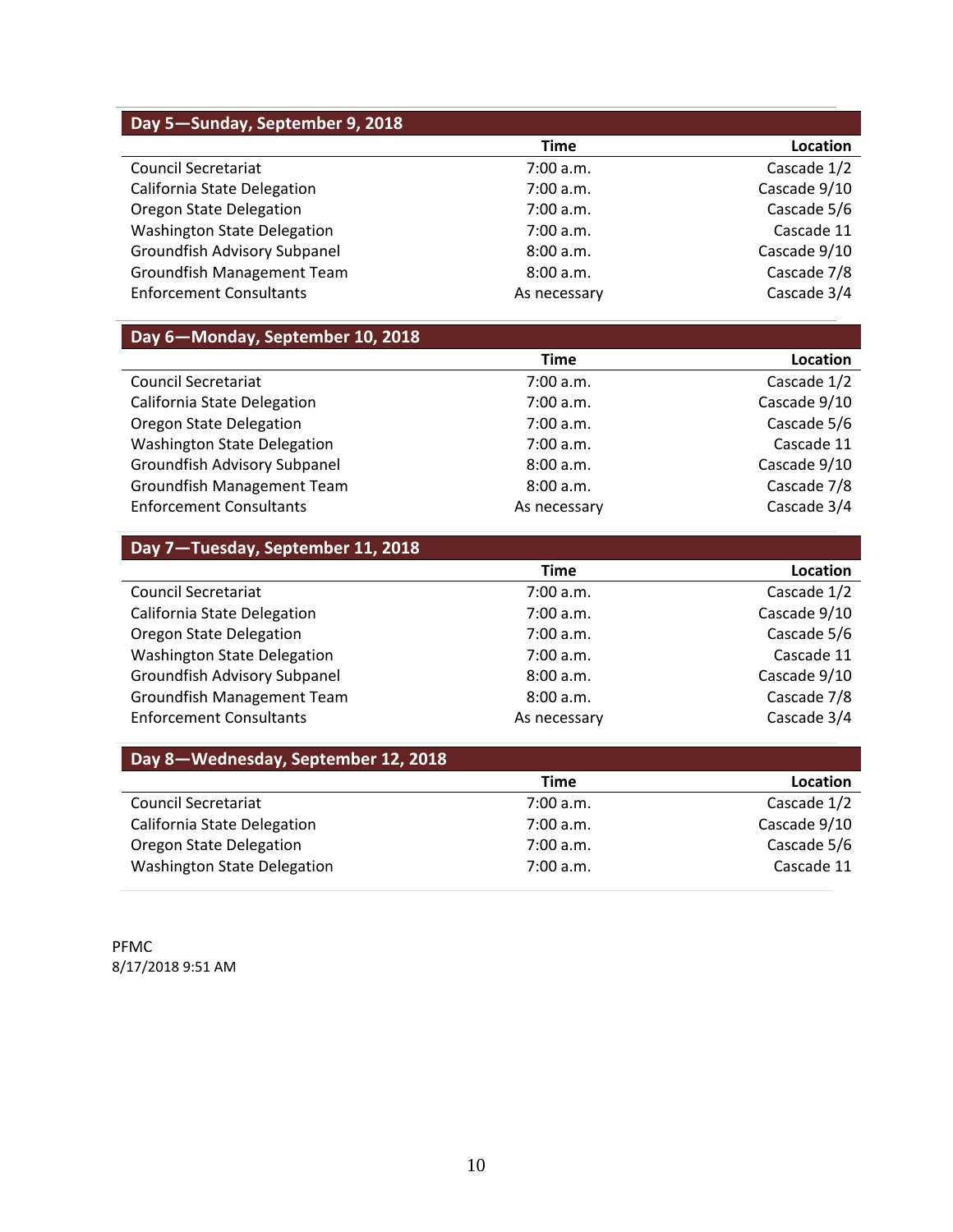# DoubleTree by Hilton Hotel Seattle Airport







9/7/18 Chairʹs Reception 6 pm